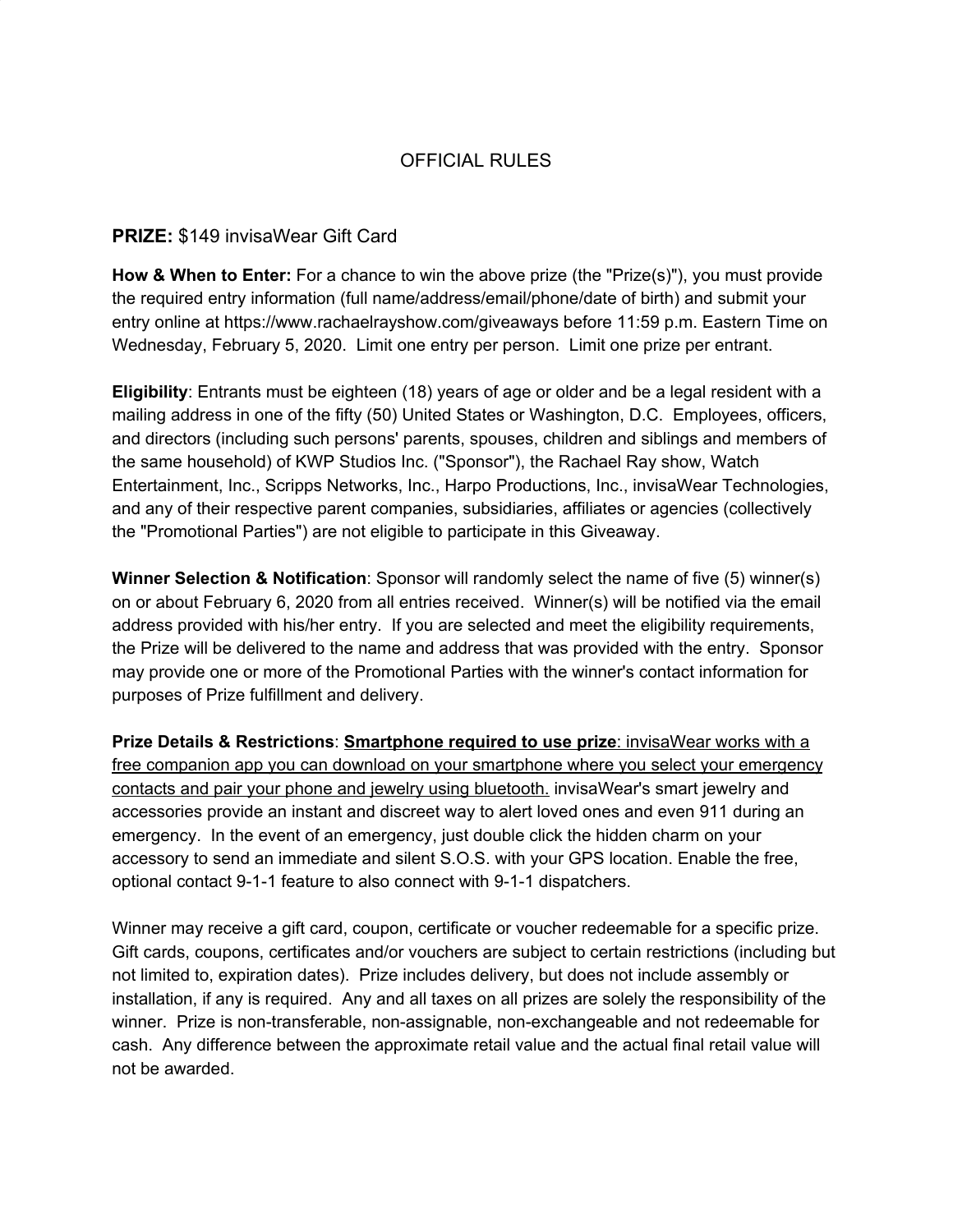**General Rules & Disclaimers**: By entering, each entrant agrees to CBS Interactive Terms of Use and Privacy Policy and these Official Rules. Entrant agrees that Sponsor has the sole right to decide all matters and disputes arising in any way from the Giveaway and that all Sponsor's decisions are binding and final. In the event the Prize or any part thereof becomes unavailable for any reason, Sponsor reserves the right to provide a substitute prize of similar type and value. Promotional Parties are not responsible for incomplete, lost, late or illegible entries, entries that do not comply with the Official Rules, and/or technical, mechanical or electronic failures or problems of any kind, including without limitation, interruptions in or unavailability of services, delayed or filtered communications or transmissions, and errors, defects or malfunctions in computer, digital device or other equipment hardware or software. If any prize notification or Giveaway-related communication is faulty, rejected or returned as undeliverable or if a participant cannot be reached after reasonable attempts have been made, that participant may be disqualified and an alternate winner may be randomly selected. Promotional Parties are not responsible or liable for false, incorrect, changed, incomplete or illegible contact information. Promotional Parties are not responsible or liable for late, lost, damaged, intercepted, misdirected, or unsuccessful efforts to notify the potential winner. If despite good faith efforts, Sponsor is unable to confirm a winner prior to any Prize expiration date or Prize availability period stated in these Rules or otherwise (or in time for a winner to reasonably receive and/or use the Prize within such applicable time frame), Sponsor reserves the right not to award the prize. Sponsor also reserves the right not to award the Prize if a winner cannot be confirmed after three good faith attempts to do so. EACH WINNER AGREES THAT, TO THE EXTENT PERMITTED BY LAW, THE PRIZE(S) ARE PROVIDED AS-IS WITHOUT ANY WARRANTY, REPRESENTATION OR GUARANTEE, EXPRESS OR IMPLIED, IN FACT OR IN LAW, WHETHER NOW KNOWN OR HEREINAFTER ENACTED, RELATIVE TO THE USE OR ENJOYMENT OF THE PRIZE, INCLUDING, WITHOUT LIMITATION, ITS QUALITY, MERCHANTABILITY OR FITNESS FOR A PARTICULAR PURPOSE. Promotional Parties are also not responsible or liable for damage to the Prize sustained during shipping or product defects of any kind.

**Release of Liability and Publicity**: By entering the Giveaway, entrant agrees to release and hold harmless all of the Promotional Parties, Facebook, each of their parents, subsidiaries, affiliates, partners, successors, assigns and all of the foregoing entities' respective officers, directors, employees, talent, representatives, agents and shareholders, from and against any and all claims, causes of action, demands, losses or liabilities of any nature whatsoever (including without limitation, property damage, personal injury and/or death) which may result, directly or indirectly, in whole or part, from entrant's participation in the Giveaway or with respect to the awarding, receipt, possession, use and/or misuse of the Prize or any part thereof. Except where legally prohibited, each winner grants to the Promotional Parties the right to use, reuse and license others to use his/her name, state of residence, photograph, and/or likeness, and any entry which has been submitted, for advertising, publicity, promotion and/or disclosure purposes in all media worldwide without limitation or additional compensation. Sponsor reserves the right to require proof of eligibility.